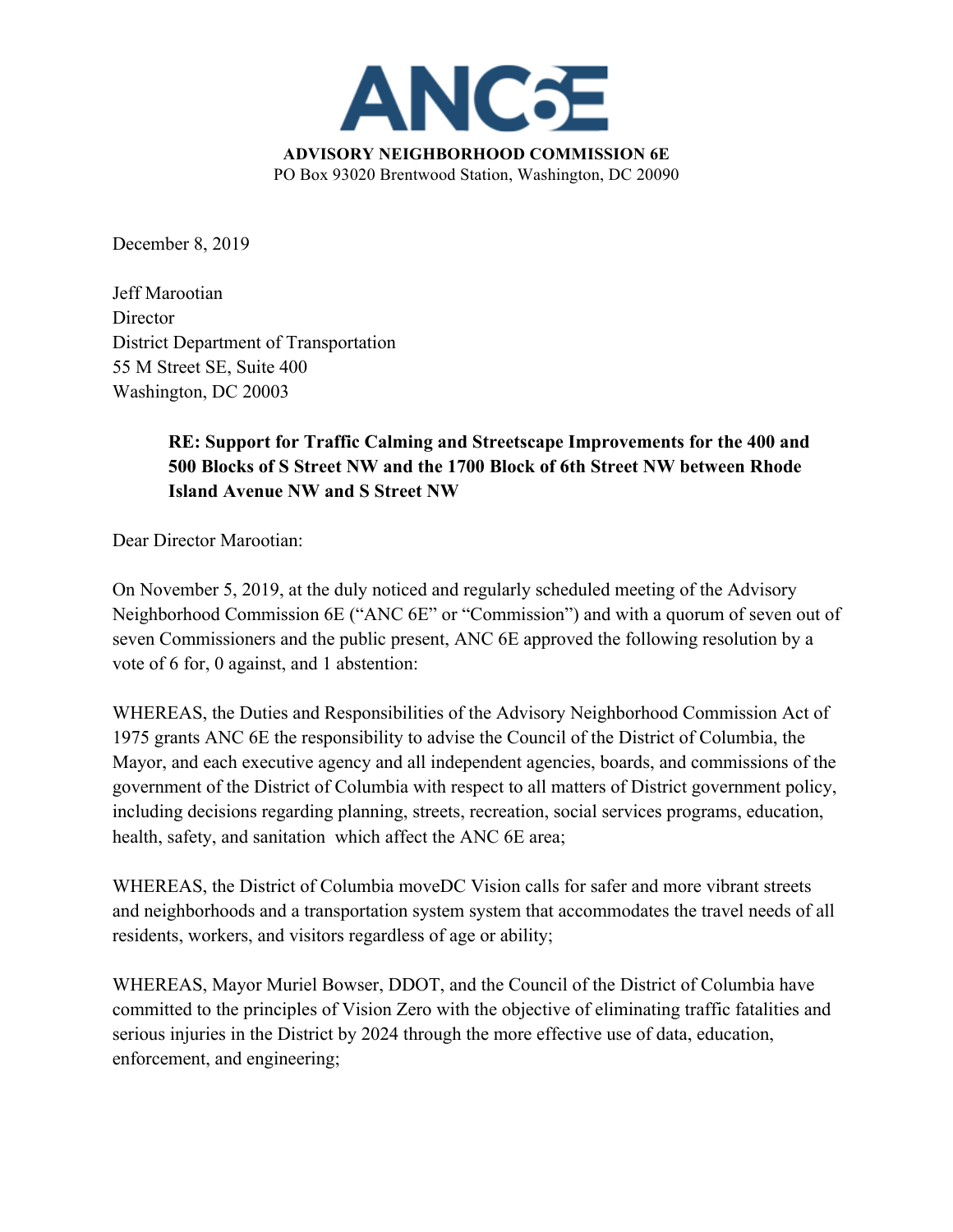WHEREAS, the 400 and 500 Blocks of S Street NW and the 1700 Block of 6th Street NW between Rhode Island Avenue NW and Street NW lie within the jurisdictional boundaries of ANC 6E;

WHEREAS, the 400 and 500 Blocks of S Street NW and the 1700 Block of 6th Street NW have sidewalks that are too narrow, are not ADA accessible, and have utility poles directly in the center of the sidewalk that block passage by strollers and personal mobility devices;

WHEREAS, the sidewalks along the 400 and 500 Blocks of S Street NW and the 1700 Block of 6th Street NW, owing to their narrowness, lack tree boxes and trees, which detracts from the attractiveness and liveability of the community, increases stormwater runoff, and contributes to the urban heat island effect;

WHEREAS, drivers chronically use the 400 and 500 Blocks of S Street NW and the 1700 Block of 6th Street NW as a cut through connection between 6th Street NW and 4th Street NW, which significantly increases the traffic volume on these blocks and leads to speeding;

WHEREAS, the wide lane widths on these residential blocks are wider than necessary, which contributes to vehicle speeding;

WHEREAS the combination of narrow sidewalks, high traffic volume, and motor vehicle speeding create dangerous conditions for pedestrians and other vulnerable road users on these blocks;

WHEREAS, the intersection of 5th Street NW and S Street NW is an unsignalized intersection with a two-way stop sign for traffic approaching the intersection from 5th Street NW but no stop sign on S Street NW;

WHEREAS, the Mid-City East Liveability Study proposed street and sidewalk modifications and improvements to the Florida/New Jersey/Rhode Island/S Street/4th Street area, including closing S Street NW between New Jersey Avenue NW and Florida Avenue NW and closing S Street NW to be closed to create a cul-de-sac at New Jersey Avenue NW;

WHEREAS, the recommendations from the Mid-City East Liveability Study were adopted recommendation MCE 6.4 of the Mid-City East Small Area Plan;

WHEREAS, the District Department of Transportation ("DDOT") is now contemplating a capital project to calm traffic and improve the streetscape on the 400 and 500 Blocks of S Street NW and the 1700 Block of 6th Street NW;